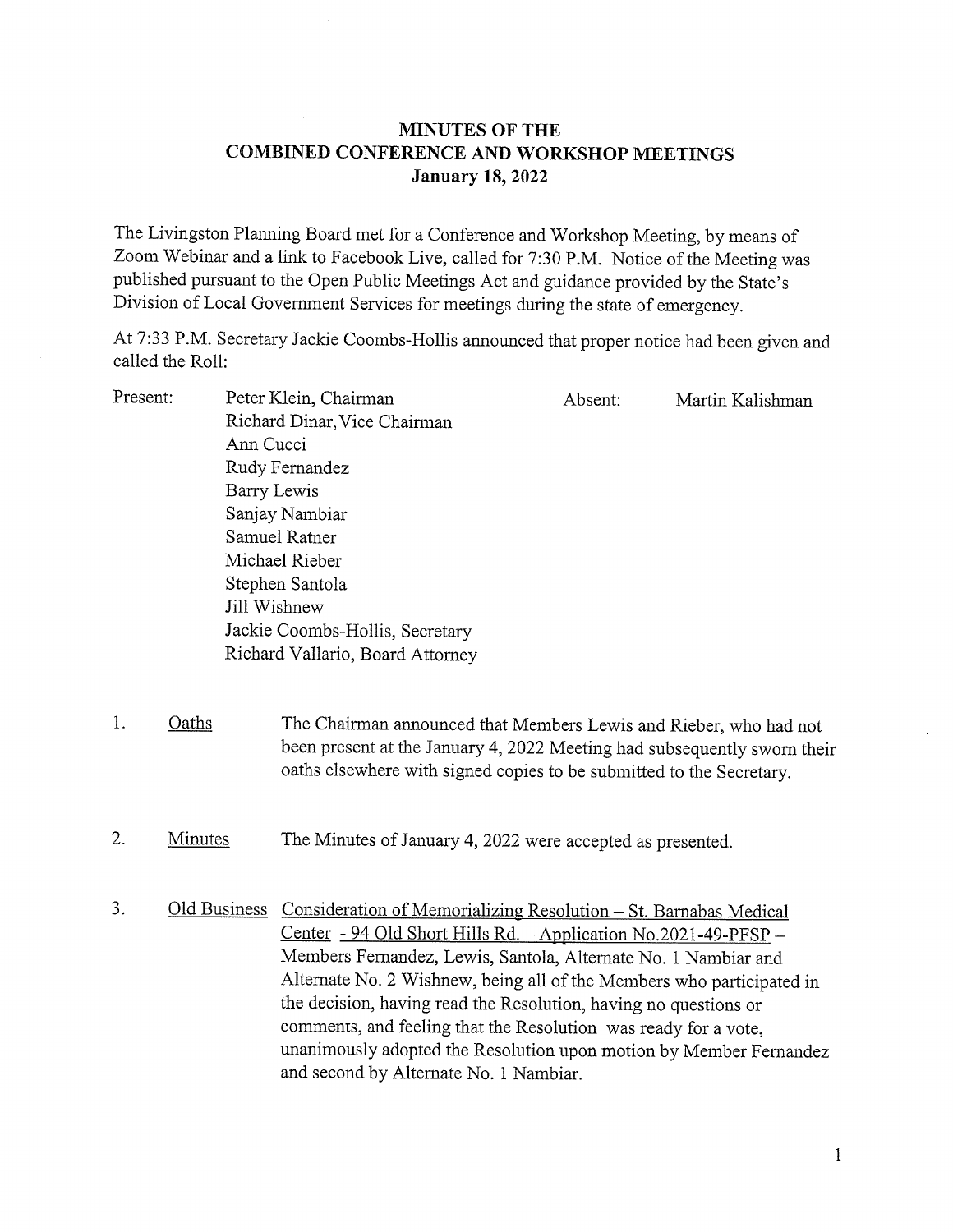## 4. New Business

a. Metropolitan YMCA — 304 South Livingston Avenue — Application No. 2021-80-PFSP - Engagement of an Expert in Traffic — Upon motion by Member Dinar, second by Member Cucci and opportunity for discussion, it was, with Alternate No. <sup>1</sup> Nambiar in place of Member Kalishman, unanimously

RESOLVED, that the Planning Board of the Township of Livingston hereby finds that the technical review services of an expert in traffic, to render advice to the Board, is required for proper consideration of issues that have arisen in connection with Application No. 2021-80-PFSP (Metropolitan YMCA); and it is

FURTHER RESOLVED, that the Board engage the services of an expert in traffic to conduct <sup>a</sup> technical review of the plans and the issues that have arisen in respect thereto and to provide expert advice and opinion to the Board; and it is

FURTHER RESOLVED, that, pursuant to Section 170-52.B of the Code of the Township of Livingston, Applicant Metropolitan YMCA is hereby required to file with the administrative officer an escrow deposit fee of adequate funds to cover the costs that may be incurred by the Board for such technical review.

b. Okner Parkway Development Partners Urban Renewal, LLC — Application No. 2022-2-PFSP – Engagement of Experts in Traffic and Water & Sewer -Upon motion by Member Dinar, second by Member Rieber and opportunity for discussion, it was, with Alternate No. <sup>1</sup> Nambiar in place of Member Kalishman, unanimously

RESOLVED, that the Planning Board of the Township of Livingston hereby finds that the technical review services of an expert in traffic, as well as an expert in water and sewage capacity, each to render advice to the Board, is required for proper consideration of issues that have arisen in connection with Application No. 2022-2-PFSP (Okner Parkway Redevelopment Partners Urban Renewal, LLC); and it is

FURTHER RESOLVED, that the Board engage the services of an expert in traffic, as well as an expert in water and sewer capacity, each to conduct <sup>a</sup> technical review of the plans and the issues that have arisen in respect thereto and to provide expert advice and opinion to the Board; and it is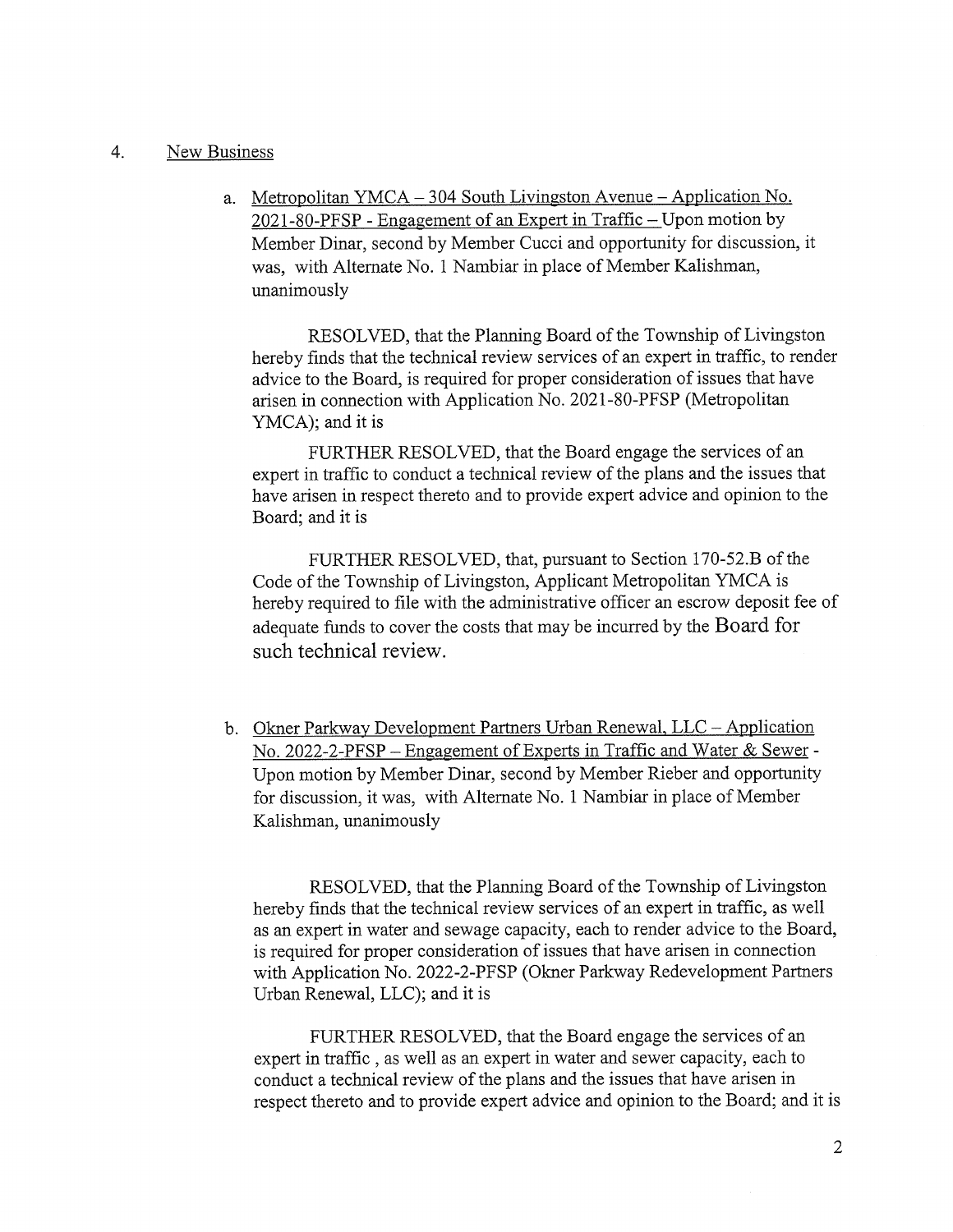FURTHER RESOLVED, that, pursuant to Section 170-52.B of the Code of the Township of Livingston, Applicant Okner Parkway Redevelopment Partners Urban Renewal, LLC is hereby required to file with the administrative officer an escrow deposit fee of adequate funds to cover the costs that may be incurred by the Board for such technical review.

c. Determination of whether Beacon Planning and Consulting Services, LLC's draft report of whether the Study Area identified by Block and Lots numbers and also known as 1, 2 and 17 Old Road, 397 W. Mt. Pleasant Avenue and a portion of Old Road is ready for <sup>a</sup> public hearing - Upon motion by Member Lewis, second by Member Ratner and opportunity for discussion, it was, with Alternate No. <sup>1</sup> Nambiar in place of Member Kalishman, unanimously

RESOLVED, that the draft report is ready for a public hearing, that the hearing be held on February 15, 2022 and that the Secretary provide notices consistent with applicable law.

d. Ordinance 1-2022 Referred for Review after First Reading. — Noting that the Ordinance is identical to Ordinance No. 7-2021 found on November 16, 2021 to be in substantial compliance with the Master Plan Land Use Element and with the Housing Element and Fair Share Plan, and further noting that there have been no amendments to the Master Plan since then; upon motion by Member Frenandez, second by Member Cucci and opportunity for discussion, it was, with Alternate No. <sup>1</sup> Nambiar in place of Member Kalishman, unanimously

RESOLVED that Ordinance No. 1-2022 is in substantial compliance with the Master Plan.

- e. Study Team Outdoor Dining The Chairman announced that pursuant to authority granted by the Board on November 9th of last year, he intends to establish <sup>a</sup> study team to work with the BID on possible Township Code changes for additional outdoor seating. He invited any Member wishing to be on the team to let him know this week.
- f. Bicycle Mobility & Complete Streets Dan Suraci, is <sup>a</sup> Livingston resident who has <sup>a</sup> Master's Degree in Urban Planning, is <sup>a</sup> principal of the New York City-based organization Urban Cycling Solutions, and author of the American